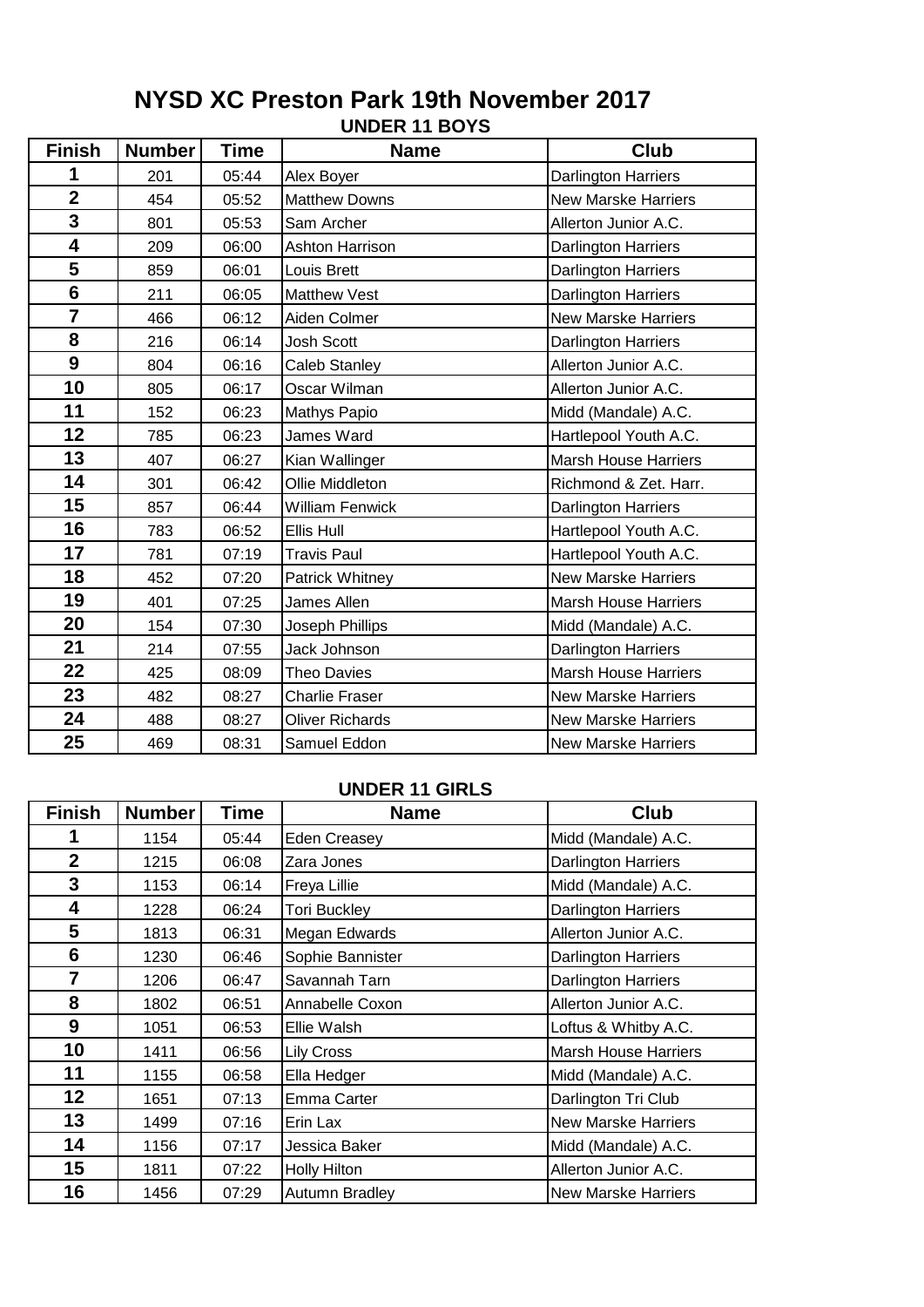| 17 | 1403 | 07:33 | Olivia Leak         | <b>Marsh House Harriers</b> |
|----|------|-------|---------------------|-----------------------------|
| 18 | 1301 | 07:34 | Olivia Briggs       | Richmond & Zet. Harr.       |
| 19 | 1808 | 07:37 | India Laverick      | Allerton Junior A.C.        |
| 20 | 1787 | 07:46 | Phoebe Wood         | Hartlepool Youth A.C.       |
| 21 | 1453 | 07:47 | Hollie Welch        | <b>New Marske Harriers</b>  |
| 22 | 1419 | 07:53 | Sarah Adamson       | <b>Marsh House Harriers</b> |
| 23 | 1812 | 07:58 | Megan Burnham       | Allerton Junior A.C.        |
| 24 | 1410 | 08:08 | Poppy Cross         | <b>Marsh House Harriers</b> |
| 25 | 1459 | 08:08 | <b>Isobel Dacey</b> | <b>New Marske Harriers</b>  |
| 26 | 1229 | 08:24 | Ella McCarthy       | <b>Darlington Harriers</b>  |
| 27 | 1451 | 08:30 | Hannah Gunn         | <b>New Marske Harriers</b>  |
| 28 | 1211 | 08:32 | Olivia Tweddle      | <b>Darlington Harriers</b>  |
| 29 | 1786 | 08:44 | Evie Hall           | Hartlepool Youth A.C.       |
| 30 | 1852 | 08:48 | Sophie Russell      | <b>New Marske Harriers</b>  |
| 31 | 1851 | 09:13 | Olivia Lee          | <b>New Marske Harriers</b>  |
| 32 | 1791 | 09:20 | <b>Isabel Ward</b>  | Hartlepool Youth A.C.       |

### **UNDER 13 BOYS**

| <b>Finish</b>  | <b>Number</b>  | Time         | <b>Name</b>                | <b>Club</b>                |
|----------------|----------------|--------------|----------------------------|----------------------------|
| 1              | 305            | 10:22        | Joshua Hammett             | Richmond & Zet. Harr.      |
| $\overline{2}$ | 302            | 10:28        | Thomas O'Mahoney           | Richmond & Zet. Harr.      |
| 3              | 204            | 10:55        | Dylan Wilson               | Darlington Harriers        |
| 4              | 457            | 11:01        | <b>Jack Farrel</b>         | <b>New Marske Harriers</b> |
| 5              | 304            | 11:13        | <b>Matthew Cole</b>        | Richmond & Zet. Harr.      |
| 6              | 328            | 11:21        | Dominic Wilford            | Richmond & Zet. Harr.      |
| $\overline{7}$ | 471            | 11:23        | <b>Riley Middleton</b>     | <b>New Marske Harriers</b> |
| 8              | 462            | 12:05        | <b>Thomas Halton</b>       | <b>New Marske Harriers</b> |
| 9              | 554            | 12:18        | Logan Lambert              | Scarborough A.C.           |
| 10             | 166            | 12:33        | Dylan Appleby              | Midd (Mandale) A.C.        |
| 11             | 782            | 13:05        | Jacob Wood                 | Hartlepool Youth A.C.      |
| 12             | 784            | 13:12        | <b>Matthew Ward</b>        | Hartlepool Youth A.C.      |
| 13             | 215            | 13:18        | James Bennett-McNulty      | <b>Darlington Harriers</b> |
| 14             | 330            | 13:21        | Lucas Holmes               | Richmond & Zet. Harr.      |
| 15             | 303            | 15:08        | <b>Thomas Greer</b>        | Richmond & Zet. Harr.      |
|                |                |              | <b>TEAMS</b>               |                            |
|                | Pos.           | <b>Score</b> |                            |                            |
|                |                | 8            | Richmond & Zet. Harr.      |                            |
|                | $\overline{2}$ | 19           | <b>New Marske Harriers</b> |                            |

# **UNDER 13 GIRLS**

| <b>Finish</b> | <b>Number</b> | Time  | <b>Name</b>           | <b>Club</b>                |
|---------------|---------------|-------|-----------------------|----------------------------|
| 1             | 1552          | 10:49 | <b>Issy Nicholls</b>  | Scarborough A.C.           |
| $\mathbf{2}$  | 1164          | 10:59 | Emma McNeill          | Midd (Mandale) A.C.        |
| 3             | 1169          | 11:10 | Zoe Hill              | Midd (Mandale) A.C.        |
| 4             | 1205          | 11:18 | <b>Gabrielle Hall</b> | <b>Darlington Harriers</b> |
| 5             | 1165          | 11:20 | Lois Creasey          | Midd (Mandale) A.C.        |
| 6             | 1304          | 11:24 | <b>Holly McCowie</b>  | Richmond & Zet. Harr.      |
| 7             | 1302          | 11:31 | Alana Teasdale        | Richmond & Zet. Harr.      |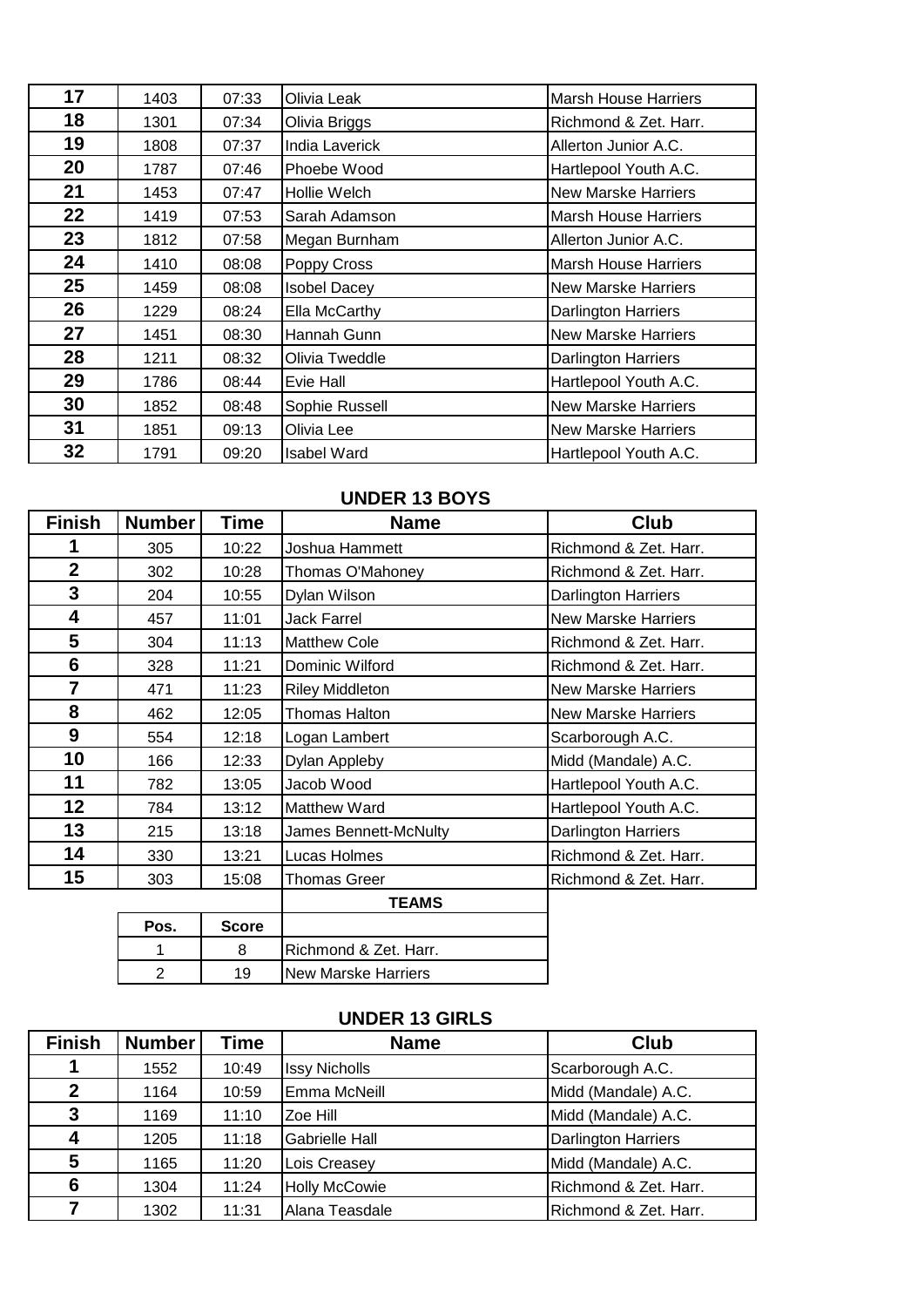| 8  | 1470 | 11:38 | <b>Isobelle Troop</b>       | <b>New Marske Harriers</b>  |
|----|------|-------|-----------------------------|-----------------------------|
| 9  | 1209 | 11:45 | <b>Emily Vest</b>           | Darlington Harriers         |
| 10 | 1472 | 12:02 | <b>Essie Croce</b>          | <b>New Marske Harriers</b>  |
| 11 | 1213 | 12:09 | Mia Wetherill               | Darlington Harriers         |
| 12 | 1406 | 12:14 | <b>Isabel Herbert</b>       | <b>Marsh House Harriers</b> |
| 13 | 1457 | 12:34 | Sophie Dickinson            | <b>New Marske Harriers</b>  |
| 14 | 1809 | 12:38 | Lois Bell                   | Allerton Junior A.C.        |
| 15 | 1790 | 12:39 | <b>Katie Pattison</b>       | Hartlepool Youth A.C.       |
| 16 | 1408 | 12:53 | Jessica Dawson              | <b>Marsh House Harriers</b> |
| 17 | 1207 | 12:56 | Fern Shelton                | Darlington Harriers         |
| 18 | 1572 | 13:07 | Georgia Wood                | Scarborough A.C.            |
| 19 | 1460 | 13:11 | Zoe Coates                  | <b>New Marske Harriers</b>  |
| 20 | 1810 | 13:12 | <b>Beth Swales-Williams</b> | Allerton Junior A.C.        |
| 21 | 1551 | 13:13 | Talia Lambert               | Scarborough A.C.            |
| 22 | 1420 | 13:15 | <b>Beth Fisher</b>          | <b>Marsh House Harriers</b> |
| 23 | 1409 | 13:19 | <b>Emily Patterson</b>      | Marsh House Harriers        |
| 24 | 1471 | 13:56 | <b>Tilly Croce</b>          | <b>New Marske Harriers</b>  |
| 25 | 1563 | 14:11 | Laura Dove                  | Scarborough A.C.            |
| 26 | 1789 | 14:37 | Eve Hogg                    | Hartlepool Youth A.C.       |
| 27 | 1404 | 14:46 | Amelia Insall               | <b>Marsh House Harriers</b> |
| 28 | 1785 | 15:02 | Grace Hull                  | Hartlepool Youth A.C.       |
| 29 | 1168 | 15:21 | Phoebe Wilson               | Midd (Mandale) A.C.         |
| 30 | 1561 | 15:27 | Ella Buttery                | Scarborough A.C.            |
|    |      |       | TE ABAQ                     |                             |

|      |              | <b>TEAMS</b>                |
|------|--------------|-----------------------------|
| Pos. | <b>Score</b> |                             |
|      | 10           | Midd (Mandale) A.C.         |
| 2    | 24           | <b>Darlington Harriers</b>  |
| 3    | 31           | <b>New Marske Harriers</b>  |
|      | 40           | Scarborough A.C.            |
| 5    | 50           | <b>Marsh House Harriers</b> |
|      | 69           | Hartlepool Youth A.C.       |

### **UNDER 15 BOYS**

| <b>Finish</b>  | <b>Number</b> | <b>Time</b> | <b>Name</b>             | <b>Club</b>                 |
|----------------|---------------|-------------|-------------------------|-----------------------------|
|                | 315           | 14:08       | Kyle Rabjohn            | Richmond & Zet. Harr.       |
| $\overline{2}$ | 329           | 14:25       | Charlie Stephenson      | Richmond & Zet. Harr.       |
| $\mathbf{3}$   | 858           | 14:43       | James Roberts           | <b>Darlington Harriers</b>  |
| 4              | 306           | 14:50       | <b>Daniel Francis</b>   | Richmond & Zet. Harr.       |
| 5              | 202           | 14:58       | Daniel Boyer            | <b>Darlington Harriers</b>  |
| 6              | 180           | 14:59       | Max Creasey             | Midd (Mandale) A.C.         |
| 7              | 561           | 15:39       | Harry Butterworth       | Scarborough A.C.            |
| 8              | 184           | 15:44       | William Simpson         | Midd (Mandale) A.C.         |
| 9              | 861           | 15:48       | Tom Finney              | <b>Darlington Harriers</b>  |
| 10             | 203           | 15:58       | Harry Wilson            | <b>Darlington Harriers</b>  |
| 11             | 404           | 16:19       | Lewis Reed              | <b>Marsh House Harriers</b> |
| 12             | 185           | 16:44       | <b>Matthew Walters</b>  | Midd (Mandale) A.C.         |
| 13             | 808           | 16:55       | <b>Holden Outhwaite</b> | Allerton Junior A.C.        |
| 14             | 307           | 17:38       | George McCowie          | Richmond & Zet. Harr.       |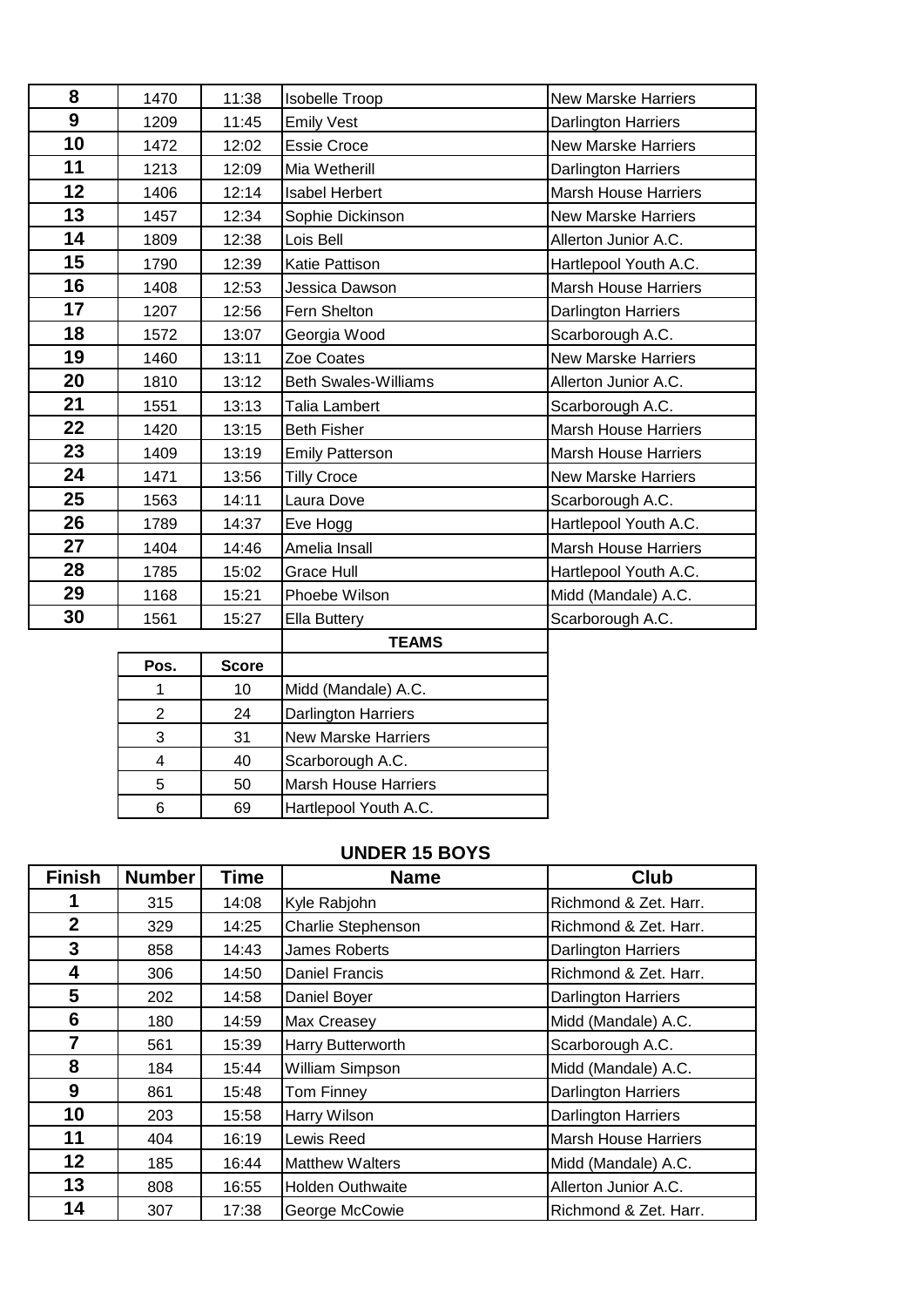| 15 | 473  | 18:57        | <b>Elliot Smith</b>        | <b>New Marske Harriers</b> |
|----|------|--------------|----------------------------|----------------------------|
| 16 | 834  | 20:40        | Adam King                  | Easingwold R. Club         |
|    |      |              | <b>TEAMS</b>               |                            |
|    | Pos. | <b>Score</b> |                            |                            |
|    |      |              | Richmond & Zet. Harr.      |                            |
|    | 2    | 17           | <b>Darlington Harriers</b> |                            |
|    | 3    | 26           | Midd (Mandale) A.C.        |                            |

### **UNDER 15 GIRLS**

| <b>Finish</b>           | <b>Number</b>           | <b>Time</b>  | <b>Name</b>                | Club                        |
|-------------------------|-------------------------|--------------|----------------------------|-----------------------------|
| 1                       | 1210                    | 16:22        | Emma Hart                  | <b>Darlington Harriers</b>  |
| $\overline{\mathbf{2}}$ | 1179                    | 16:41        | Bethany Bergstrand         | Midd (Mandale) A.C.         |
| 3                       | 1202                    | 16:46        | Peta Collins               | Darlington Harriers         |
| 4                       | 1203                    | 16:58        | Jessica Hall               | Darlington Harriers         |
| 5                       | 1479                    | 17:40        | <b>Emily Brown</b>         | <b>New Marske Harriers</b>  |
| 6                       | 1477                    | 17:41        | Sophie Brining             | <b>New Marske Harriers</b>  |
| $\overline{7}$          | 1488                    | 17:50        | Ruby Whitney               | <b>New Marske Harriers</b>  |
| 8                       | 1214                    | 17:52        | <b>Harriet Rogers</b>      | Darlington Harriers         |
| 9                       | 1828                    | 18:00        | Isla McClanachan           | Easingwold R. Club          |
| 10                      | 1232                    | 18:30        | Megan Noble                | Darlington Harriers         |
| 11                      | 1182                    | 18:49        | Sophie Vickers             | Midd (Mandale) A.C.         |
| 12                      | 1305                    | 19:11        | <b>Emily Francis</b>       | Richmond & Zet. Harr.       |
| 13                      | 1181                    | 19:45        | Mia Templeton              | Midd (Mandale) A.C.         |
| 14                      | 1066                    | 19:52        | Grace Cook                 | Loftus & Whitby A.C.        |
| 15                      | 1180                    | 19:57        | <b>Caitlin Andrews</b>     | Midd (Mandale) A.C.         |
| 16                      | 1407                    | 20:35        | Rebecca Dawson             | <b>Marsh House Harriers</b> |
| 17                      | 1784                    | 20:40        | Poppy Forster              | Hartlepool Youth A.C.       |
| 18                      | 1178                    | 25:21        | Tyler Wedgewood            | Midd (Mandale) A.C.         |
|                         |                         |              | <b>TEAMS</b>               |                             |
|                         | Pos.                    | <b>Score</b> |                            |                             |
|                         | 1                       | 8            | Darlington Harriers        |                             |
|                         | $\overline{\mathbf{2}}$ | 18           | <b>New Marske Harriers</b> |                             |
|                         | 3                       | 26           | Midd (Mandale) A.C.        |                             |

### **UNDER 17 BOYS**

| <b>Finish</b> | <b>Number</b> | <b>Time</b> | <b>Name</b>              | <b>Club</b>                |
|---------------|---------------|-------------|--------------------------|----------------------------|
|               | 456           | 19:28       | Daniel Gunn              | <b>New Marske Harriers</b> |
| $\mathbf 2$   | 191           | 20:00       | <b>Luke Pettit</b>       | Midd (Mandale) A.C.        |
| 3             | 192           | 20:22       | Jake Creasey             | Midd (Mandale) A.C.        |
| 4             | 334           | 21:02       | <b>William Smith</b>     | Richmond & Zet. Harr.      |
| 5             | 253           | 21:09       | Joshua Fothergill        | Thirsk & Sowerby Harr.     |
| 6             | 555           | 21:19       | <b>Christian Mummert</b> | Scarborough A.C.           |
| 7             | 193           | 21:23       | Harvey Dunmore           | Midd (Mandale) A.C.        |
| 8             | 312           | 21:39       | <b>Dylan Soley</b>       | Richmond & Zet. Harr.      |
| 9             | 701           | 21:57       | Joshua Mawer             | Teasdale A.C.              |
| 10            | 59            | 22:06       | Joseph Leather           | Loftus & Whitby A.C.       |
| 11            | 311           | 22:21       | Jake Stephenson          | Richmond & Zet. Harr.      |
| 12            | 325           | 22:38       | Sam Kettlewell           | Richmond & Zet. Harr.      |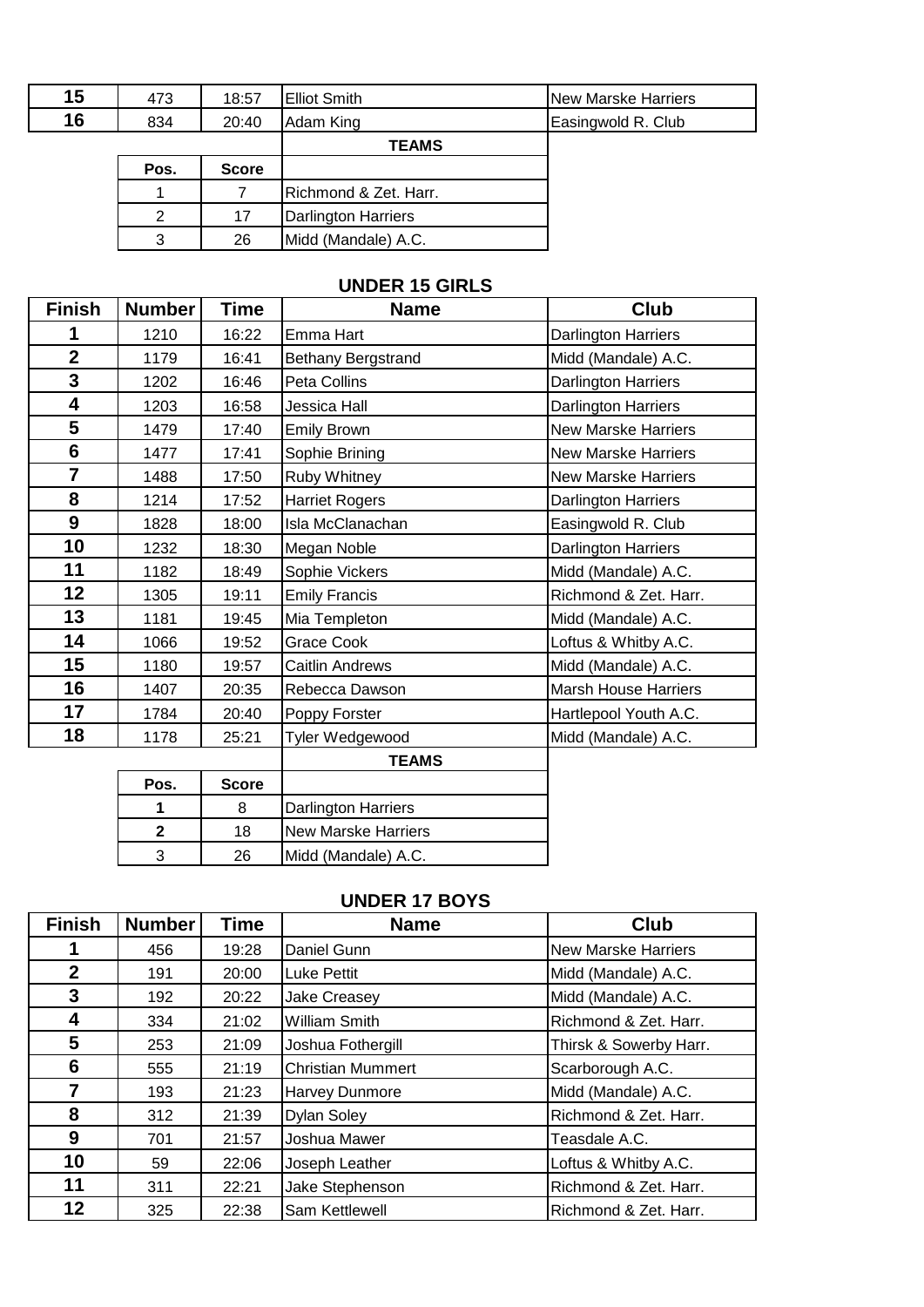| 13 | 9    | 22:53        | <b>Ben Grounds</b>     | <b>H'Pool Burn Road</b>     |
|----|------|--------------|------------------------|-----------------------------|
| 14 | 332  | 22:55        | Lewis Moore            | Richmond & Zet. Harr.       |
| 15 | 833  | 22:58        | Fergus McClanachan     | Easingwold R. Club          |
| 16 | 411  | 26:00        | <b>Charlie Fleming</b> | <b>Marsh House Harriers</b> |
| 17 | 420  | 27:06        | Daniel Kell            | Marsh House Harriers        |
| 18 | 412  | 30:22        | Ryan Brockbank         | <b>Marsh House Harriers</b> |
|    |      |              | <b>TEAMS</b>           |                             |
|    | Pos. | <b>Score</b> |                        |                             |
|    |      | 12           | Midd (Mandale) A.C.    |                             |
|    | 2    | 23           | Richmond & Zet. Harr.  |                             |
|    | 3    | 51           | Marsh House Harriers   |                             |

|                         |               |             | <b>SENIOR WOMEN</b>         |                             |            |
|-------------------------|---------------|-------------|-----------------------------|-----------------------------|------------|
| <b>Finish</b>           | <b>Number</b> | <b>Time</b> | <b>Name</b>                 | Club                        | Cat        |
| 1                       | 1195          | 21:28       | Josephine Stone             | Midd (Mandale) A.C.         | <b>SEN</b> |
| $\overline{\mathbf{2}}$ | 1321          | 22:15       | Jo Adams                    | Richmond & Zet. Harr.       | <b>SEN</b> |
| $\overline{\mathbf{3}}$ | 1464          | 22:16       | Eli Barnbrook               | <b>New Marske Harriers</b>  | U20        |
| $\overline{\mathbf{4}}$ | 1491          | 22:56       | Sharon Bulman               | <b>New Marske Harriers</b>  | V40        |
| 5                       | 1319          | 23:07       | Shona Fletcher              | Richmond & Zet. Harr.       | V35        |
| $6\phantom{1}$          | 1235          | 23:31       | <b>Bernadette Caygill</b>   | <b>Darlington Harriers</b>  | V40        |
| $\overline{7}$          | 1056          | 23:55       | Nicola Kent                 | Loftus & Whitby A.C.        | V45        |
| 8                       | 1556          | 23:57       | <b>Hester Butterworth</b>   | Scarborough A.C.            | V45        |
| $\boldsymbol{9}$        | 1242          | 24:00       | Louise Talman               | <b>Darlington Harriers</b>  | V35        |
| 10                      | 1316          | 24:23       | Rebecca Simpson             | Richmond & Zet. Harr.       | V40        |
| 11                      | 1067          | 24:34       | Angharad Owen               | Loftus & Whitby A.C.        | <b>SEN</b> |
| 12                      | 1218          | 24:42       | Linda Noble                 | Darlington Harriers         | V50        |
| 13                      | 1486          | 24:49       | Lisa Bennett                | <b>New Marske Harriers</b>  | V45        |
| 14                      | 1006          | 25:02       | Cheryl Laycock              | H'Pool Burn Road            | V35        |
| 15                      | 1506          | 25:04       | <b>Catherine McShane</b>    | North York Moors A.C.       | V40        |
| 16                      | 1310          | 25:23       | Laura Kirkham               | Richmond & Zet. Harr.       | U20        |
| 17                      | 1260          | 25:29       | <b>Charlotte Wilton</b>     | Thirsk & Sowerby Harr.      | V40        |
| 18                      | 1357          | 25:37       | Louise Trainor              | <b>Quakers Running Club</b> | V45        |
| 19                      | 1188          | 25:37       | Laura Havis                 | Midd (Mandale) A.C.         | U17        |
| 20                      | 1461          | 25:55       | Patricia Speedie            | <b>New Marske Harriers</b>  | V45        |
| 21                      | 1626          | 26:01       | Michelle Jane               | Aycliffe Running Club       | <b>SEN</b> |
| 22                      | 1001          | 26:04       | Sharon Stephenson           | <b>H'Pool Burn Road</b>     | V45        |
| 23                      | 1308          | 26:05       | Stephanie Stephenson        | Richmond & Zet. Harr.       | V45        |
| 24                      | 1317          | 26:06       | <b>Chloe Dalton</b>         | Richmond & Zet. Harr.       | U17        |
| 25                      | 1016          | 26:16       | Gemma Harcombe-Moore        | H'Pool Burn Road            | <b>SEN</b> |
| 26                      | 1826          | 26:17       | Marie Murtagh               | Easingwold R. Club          | V35        |
| 27                      | 1555          | 26:35       | Sacha Butterworth           | Scarborough A.C.            | U17        |
| 28                      | 1417          | 26:44       | Rosie Dawson                | Marsh House Harriers        | V35        |
| 29                      | 1222          | 26:45       | Pauline Brown               | <b>Darlington Harriers</b>  | V50        |
| 30                      | 1655          | 27:11       | Joanne Stewart              | Darlington Tri Club         | V35        |
| 31                      | 1064          | 27:18       | Michaela Welham             | Loftus & Whitby A.C.        | V40        |
| 32                      | 1189          | 27:22       | <b>Emily Dixon</b>          | Midd (Mandale) A.C.         | U17        |
| 33                      | 1057          | 27:24       | Kyah Hall                   | Loftus & Whitby A.C.        | <b>SEN</b> |
| 34                      | 1490          | 27:30       | <b>Charlotte Stonehouse</b> | <b>New Marske Harriers</b>  | V40        |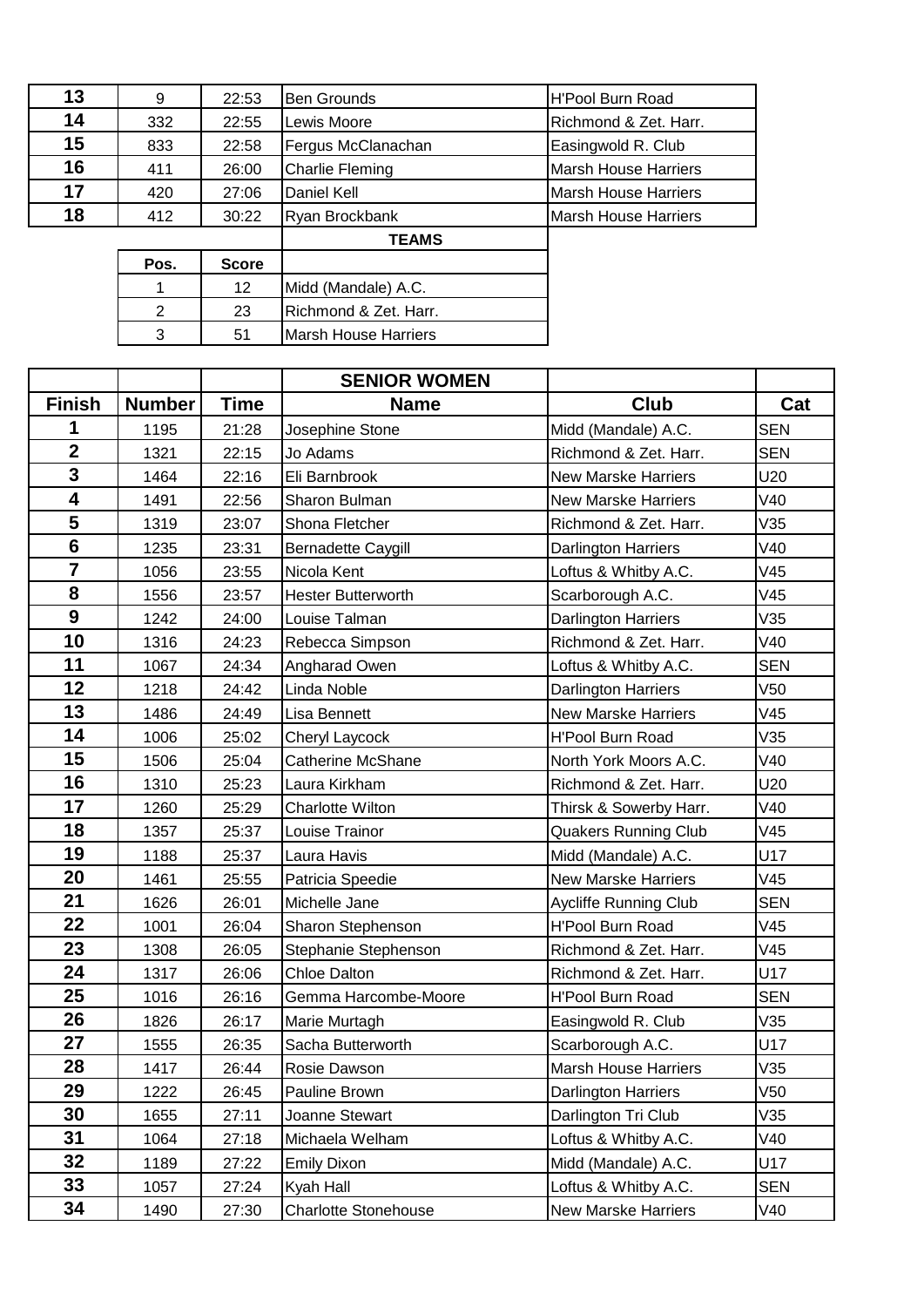| 35 | 1418 | 27:33 | Sarah Roe                        | <b>Marsh House Harriers</b>  | <b>SEN</b> |
|----|------|-------|----------------------------------|------------------------------|------------|
| 36 | 1415 | 27:36 | Alice Knight                     | <b>Marsh House Harriers</b>  | U17        |
| 37 | 1731 | 27:49 | <b>Kay Stokes</b>                | Stockton Striders A.C.       | V55        |
| 38 | 1735 | 27:52 | Caroline Horton                  | Stockton Striders A.C.       | V55        |
| 39 | 1652 | 27:52 | Lucy Armstrong                   | Darlington Tri Club          | V40        |
| 40 | 1234 | 27:56 | Rebbecca Butler                  | <b>Darlington Harriers</b>   | <b>SEN</b> |
| 41 | 1628 | 28:12 | Michelle Zamir                   | <b>Aycliffe Running Club</b> | V40        |
| 42 | 1315 | 28:17 | <b>Pauline Whittaker</b>         | Richmond & Zet. Harr.        | V50        |
| 43 | 1311 | 28:19 | Kiska Wilson                     | Richmond & Zet. Harr.        | <b>SEN</b> |
| 44 | 1576 | 28:46 | Zoe Ruston                       | Scarborough A.C.             | V35        |
| 45 | 1507 | 28:48 | <b>Helen Simmons</b>             | North York Moors A.C.        | V35        |
| 46 | 1104 | 28:57 | Joanna Casson                    | M'bro & Cleve Harriers       | V40        |
| 47 | 1223 | 29:01 | Diane Jones                      | <b>Darlington Harriers</b>   | V45        |
| 48 | 1306 | 29:15 | <b>Vicky Smith</b>               | Richmond & Zet. Harr.        | U17        |
| 49 | 1109 | 29:25 | Lisa Poole                       | M'bro & Cleve Harriers       | V40        |
| 50 | 1736 | 29:29 | Lucy Owens                       | Stockton Striders A.C.       | V40        |
| 51 | 1653 | 29:45 | <b>Kelly Grady</b>               | Darlington Tri Club          | V40        |
| 52 | 1830 | 29:50 | <b>Catherine Howell-Walmsley</b> | Easingwold R. Club           | V40        |
| 53 | 1463 | 29:50 | Anne Houchen                     | <b>New Marske Harriers</b>   | V45        |
| 54 | 1020 | 30:14 | Victoria Fawcett                 | <b>H'Pool Burn Road</b>      | V45        |
| 55 | 1501 | 30:18 | Annemarie Wilson                 | North York Moors A.C.        | V40        |
| 56 | 1726 | 30:19 | Elizabeth Jordan                 | Stockton Striders A.C.       | V55        |
| 57 | 1008 | 30:23 | <b>Cary Surtees</b>              | <b>H'Pool Burn Road</b>      | V50        |
| 58 | 1221 | 30:24 | Lesley Miller                    | Darlington Harriers          | V45        |
| 59 | 1190 | 30:30 | Anna Harrison                    | Midd (Mandale) A.C.          | U17        |
| 60 | 1220 | 30:54 | Janice Foster                    | Darlington Harriers          | V40        |
| 61 | 1502 | 31:03 | Anne Robson                      | North York Moors A.C.        | V60        |
| 62 | 1508 | 31:04 | Angela Ackerley                  | North York Moors A.C.        | V45        |
| 63 | 1462 | 31:05 | Kerry Welch                      | <b>New Marske Harriers</b>   | V35        |
| 64 | 1657 | 31:08 | Michelle McTaggart               | Darlington Tri Club          | V50        |
| 65 | 1233 | 31:09 | Anne Hutchinson                  | <b>Darlington Harriers</b>   | V45        |
| 66 | 1238 | 31:12 | Sarah Guy                        | Darlington Harriers          | <b>SEN</b> |
| 67 | 1017 | 31:23 | <b>Clair Minton</b>              | H'Pool Burn Road             | V40        |
| 68 | 1458 | 31:42 | Sarah Gunn                       | <b>New Marske Harriers</b>   | V40        |
| 69 | 1505 | 31:49 | <b>Geraldine Crawford</b>        | North York Moors A.C.        | V45        |
| 70 | 1314 | 31:52 | Nicola Buckett                   | Richmond & Zet. Harr.        | V45        |
| 71 | 1465 | 31:52 | Louise Worsey                    | <b>New Marske Harriers</b>   | V50        |
| 72 | 1729 | 32:02 | <b>Jill Abel</b>                 | Stockton Striders A.C.       | V55        |
| 73 | 1360 | 32:09 | <b>Bev Snook</b>                 | <b>Quakers Running Club</b>  | V55        |
| 74 | 1728 | 32:15 | Julia Coleby                     | Stockton Striders A.C.       | V35        |
| 75 | 1237 | 32:23 | Jenn Hardy                       | <b>Darlington Harriers</b>   | V35        |
| 76 | 1421 | 32:28 | Becky Wright                     | <b>Marsh House Harriers</b>  | V35        |
| 77 | 1829 | 32:36 | Susan McClanachan                | Easingwold R. Club           | V50        |
| 78 | 1019 | 32:41 | Julie McGrath                    | <b>H'Pool Burn Road</b>      | V55        |
| 79 | 1259 | 32:45 | Faith Coy                        | Thirsk & Sowerby Harr.       | V40        |
| 80 | 1831 | 33:16 | Pamm Johnson                     | Easingwold R. Club           | V40        |
| 81 | 1850 | 33:28 | <b>Lindsey Walker</b>            | Easingwold R. Club           | V40        |
| 82 | 1497 | 33:58 | Jenny Parker                     | <b>New Marske Harriers</b>   | V45        |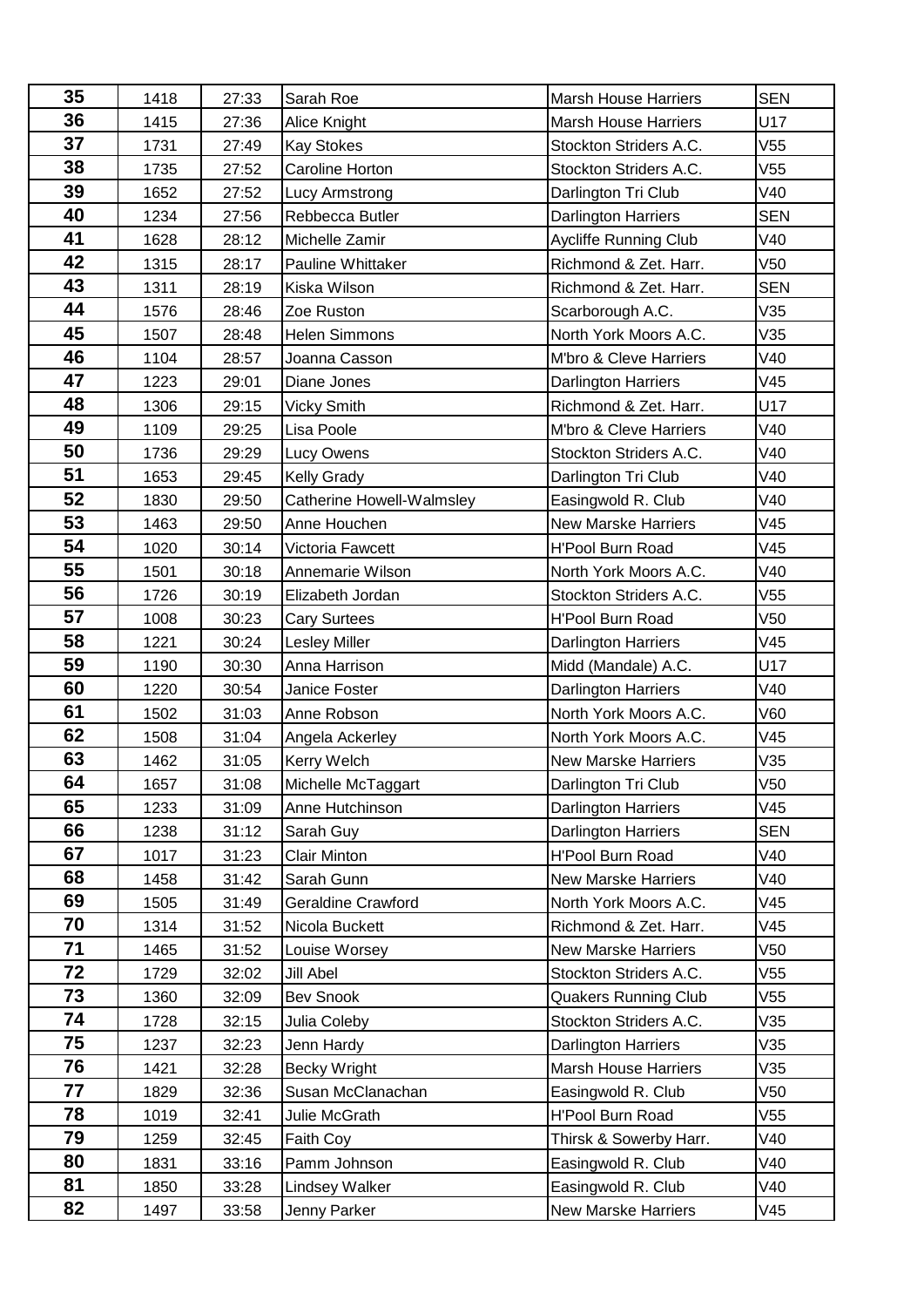| 83  | 1359 | 33:59 | Angela Clement              | <b>Quakers Running Club</b>  | V40             |
|-----|------|-------|-----------------------------|------------------------------|-----------------|
| 84  | 1236 | 34:00 | Amanda Macdonald            | Darlington Harriers          | V40             |
| 85  | 1225 | 34:04 | <b>Melanie Embleton</b>     | <b>Darlington Harriers</b>   | V45             |
| 86  | 1352 | 34:34 | Lisa Reeve                  | <b>Quakers Running Club</b>  | V35             |
| 87  | 1358 | 34:40 | Sue New                     | <b>Quakers Running Club</b>  | V50             |
| 88  | 1633 | 34:53 | Lindsay Brown               | <b>Aycliffe Running Club</b> | <b>SEN</b>      |
| 89  | 1476 | 34:56 | Amanda Waller               | <b>New Marske Harriers</b>   | V55             |
| 90  | 1701 | 35:30 | Skye Archer                 | Teasdale A.C.                | V45             |
| 91  | 1320 | 35:39 | Diane Adkins                | Richmond & Zet. Harr.        | V50             |
| 92  | 1632 | 35:42 | Jane Burnside               | Aycliffe Running Club        | V60             |
| 93  | 1243 | 36:01 | Lucy Applegarth             | <b>Darlington Harriers</b>   | <b>SEN</b>      |
| 94  | 1101 | 36:29 | <b>Christine Richardson</b> | M'bro & Cleve Harriers       | V60             |
| 95  | 1627 | 36:35 | Susan Clark                 | Aycliffe Running Club        | V60             |
| 96  | 1468 | 36:37 | Diane Hall                  | <b>New Marske Harriers</b>   | V <sub>55</sub> |
| 97  | 1239 | 37:52 | Lisa Bowerbank              | <b>Darlington Harriers</b>   | V35             |
| 98  | 1240 | 38:59 | Mary Macivor                | <b>Darlington Harriers</b>   | V40             |
| 99  | 1493 | 39:08 | Helen Tyreman               | <b>New Marske Harriers</b>   | V <sub>55</sub> |
| 100 | 1634 | 39:35 | Eve Doe                     | Aycliffe Running Club        | V <sub>55</sub> |
| 101 | 1241 | 39:41 | Penny Iveson                | <b>Darlington Harriers</b>   | V55             |
| 102 | 1258 | 47:45 | Marian Codling              | Thirsk & Sowerby Harr.       | $V75+$          |

|                   |              | <b>TEAMS</b>                 |
|-------------------|--------------|------------------------------|
| Pos.              | <b>Score</b> |                              |
| 1                 | 33           | Richmond & Zet. Harr.        |
| $\overline{2}$    | 40           | New Marske Harriers          |
| 3                 | 56           | <b>Darlington Harriers</b>   |
| 4                 | 82           | Loftus & Whitby A.C.         |
| 5                 | 111          | Midd (Mandale) A.C.          |
| 6                 | 158          | <b>H'Pool Burn Road</b>      |
| 7                 | 175          | <b>Marsh House Harriers</b>  |
| 8                 | 176          | North York Moors A.C.        |
| 9                 | 181          | Stockton Striders A.C.       |
| 10                | 184          | Darlington Tri Club          |
| 11                | 242          | <b>Aycliffe Running Club</b> |
| $12 \overline{ }$ | 260          | <b>Quakers Running Club</b>  |
| 13                | 290          | Easingwold R. Club           |

|               |               |       | <b>SENIOR MEN</b>   |                             |            |
|---------------|---------------|-------|---------------------|-----------------------------|------------|
| <b>Finish</b> | <b>Number</b> | Time  | <b>Name</b>         | Club                        | Cat        |
|               | 119           | 27:58 | Greg Jayasuriya     | M'bro & Cleve Harriers      | <b>SEN</b> |
| $\mathbf 2$   | 376           | 28:43 | Michael Joyeux      | <b>Quakers Running Club</b> | <b>SEN</b> |
| 3             | 336           | 28:51 | <b>Rob Scott</b>    | Richmond & Zet. Harr.       | <b>SEN</b> |
| 4             | 198           | 29:10 | Ben Bergstrand      | Midd (Mandale) A.C.         | U20        |
| 5             | 223           | 29:20 | Paul Lowe           | <b>Darlington Harriers</b>  | <b>SEN</b> |
| 6             | 506           | 29:51 | Paul Lowe           | North York Moors A.C.       | V45        |
|               | 64            | 30:02 | James Wilson        | Loftus & Whitby A.C.        | <b>SEN</b> |
| 8             | 128           | 30:16 | <b>Chris Rumsey</b> | M'bro & Cleve Harriers      | <b>SEN</b> |
| 9             | 322           | 30:24 | Scott Wardman       | Richmond & Zet. Harr.       | <b>SEN</b> |
| 10            | 423           | 30:29 | Liam Aldridge       | Marsh House Harriers        | <b>SEN</b> |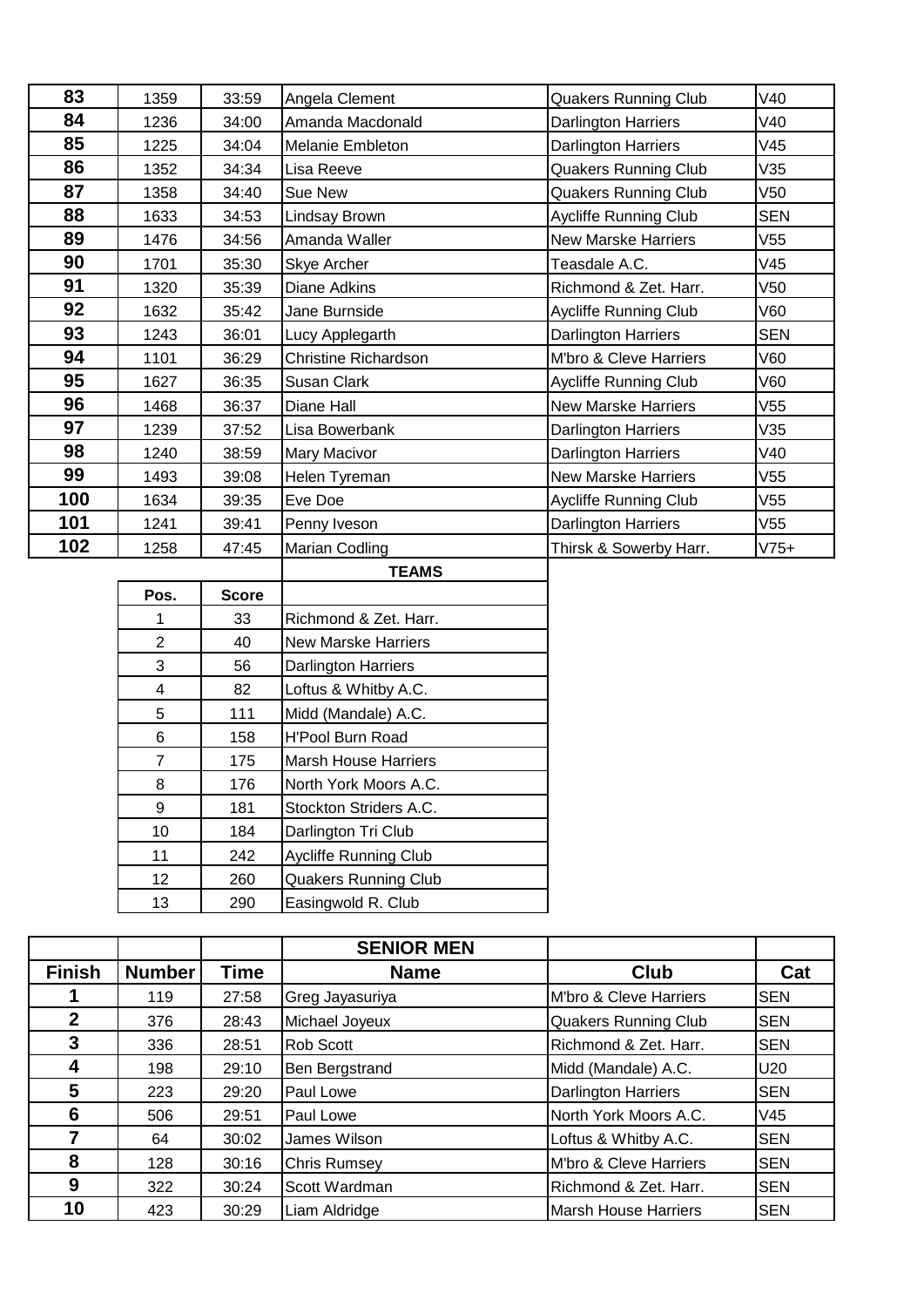| 11 | 331            | 30:38 | Reece Dalton           | Richmond & Zet. Harr.        | U20        |
|----|----------------|-------|------------------------|------------------------------|------------|
| 12 | $\overline{7}$ | 30:45 | lan Wilson             | <b>H'Pool Burn Road</b>      | <b>SEN</b> |
| 13 | 220            | 30:48 | Colin Taylor           | Darlington Harriers          | V40        |
| 14 | 1              | 31:25 | Paul Wilson            | <b>H'Pool Burn Road</b>      | V40        |
| 15 | 6              | 31:26 | <b>Richard Darling</b> | <b>H'Pool Burn Road</b>      | <b>SEN</b> |
| 16 | 131            | 31:28 | James Wilkinson        | M'bro & Cleve Harriers       | <b>SEN</b> |
| 17 | 468            | 31:35 | Paul Brown             | <b>New Marske Harriers</b>   | V40        |
| 18 | 125            | 31:41 | Ryan Norman            | M'bro & Cleve Harriers       | <b>SEN</b> |
| 19 | 422            | 31:42 | James Fishburn         | <b>Marsh House Harriers</b>  | <b>SEN</b> |
| 20 | 514            | 31:43 | <b>Philip Utley</b>    | North York Moors A.C.        | V45        |
| 21 | 512            | 31:43 | Josh Abrook            | North York Moors A.C.        | <b>SEN</b> |
| 22 | 532            | 31:52 | Stefan McLoughlan      | North York Moors A.C.        | <b>SEN</b> |
| 23 | 511            | 31:54 | Jonathan Skidmore      | North York Moors A.C.        | V40        |
| 24 | 321            | 31:58 | Carl Jones             | Richmond & Zet. Harr.        | V40        |
| 25 | 419            | 32:01 | Matthew Bowman         | <b>Marsh House Harriers</b>  | U20        |
| 26 | 318            | 32:14 | Ken Harker             | Richmond & Zet. Harr.        | V45        |
| 27 | 42             | 32:15 | Lee Kitching           | <b>H'Pool Burn Road</b>      | V40        |
| 28 | 57             | 32:19 | John Hunter            | Loftus & Whitby A.C.         | V55        |
| 29 | 855            | 32:20 | Paul Allan             | <b>Darlington Harriers</b>   | <b>SEN</b> |
| 30 | 368            | 32:20 | Marc Ellis             | <b>Quakers Running Club</b>  | V45        |
| 31 | 508            | 32:23 | Paul McLean            | North York Moors A.C.        | <b>SEN</b> |
| 32 | 520            | 32:25 | <b>Tony Holland</b>    | North York Moors A.C.        | V40        |
| 33 | 230            | 32:28 | <b>Wesley Tarn</b>     | Darlington Harriers          | <b>SEN</b> |
| 34 | 415            | 32:29 | <b>Chris Jefferies</b> | <b>Marsh House Harriers</b>  | V45        |
| 35 | 70             | 32:30 | John Weatherill        | Loftus & Whitby A.C.         | <b>SEN</b> |
| 36 | 503            | 32:35 | Paul McGough           | North York Moors A.C.        | V40        |
| 37 | 515            | 32:43 | <b>Richard Fawcett</b> | North York Moors A.C.        | <b>SEN</b> |
| 38 | 320            | 32:44 | Julian Simpson         | Richmond & Zet. Harr.        | V40        |
| 39 | 479            | 32:45 | Clive Thornton         | <b>New Marske Harriers</b>   | V50        |
| 40 | 5              | 32:48 | Victor Brudenell       | H'Pool Burn Road             | V50        |
| 41 | 225            | 32:57 | Phil Teece             | Darlington Harriers          | V55        |
| 42 | 69             | 33:00 | Darren Bell            | Loftus & Whitby A.C.         | V45        |
| 43 | 475            | 33:06 | <b>Simon Clements</b>  | <b>New Marske Harriers</b>   | V40        |
| 44 | 418            | 33:07 | Kevin Patterson        | <b>Marsh House Harriers</b>  | V45        |
| 45 | 534            | 33:08 | David Hughes           | North York Moors A.C.        | V50        |
| 46 | 828            | 33:13 | Neil King              | Easingwold R. Club           | V45        |
| 47 | 528            | 33:21 | <b>Paul Thwaites</b>   | North York Moors A.C.        | V50        |
| 48 | 126            | 33:26 | Adam Poole             | M'bro & Cleve Harriers       | V40        |
| 49 | 224            | 33:35 | Simon Rogers           | <b>Darlington Harriers</b>   | V45        |
| 50 | 516            | 33:37 | <b>Jack Hustwitt</b>   | North York Moors A.C.        | <b>SEN</b> |
| 51 | 542            | 33:38 | Jon Parker             | North York Moors A.C.        | <b>SEN</b> |
| 52 | 109            | 33:40 | <b>Brian Casson</b>    | M'bro & Cleve Harriers       | V40        |
| 53 | 414            | 33:43 | <b>Gary Dack</b>       | <b>Marsh House Harriers</b>  | V50        |
| 54 | 627            | 33:45 | Peter Milburn          | <b>Aycliffe Running Club</b> | V55        |
| 55 | 233            | 33:49 | Paul Helliwell         | Darlington Harriers          | V45        |
| 56 | 867            | 33:49 | Barry Talman           | Darlington Harriers          | V40        |
| 57 | 222            | 33:50 | Shaun Marshall         | Darlington Harriers          | <b>SEN</b> |
| 58 | 519            | 33:51 | David Watkins          | North York Moors A.C.        | V50        |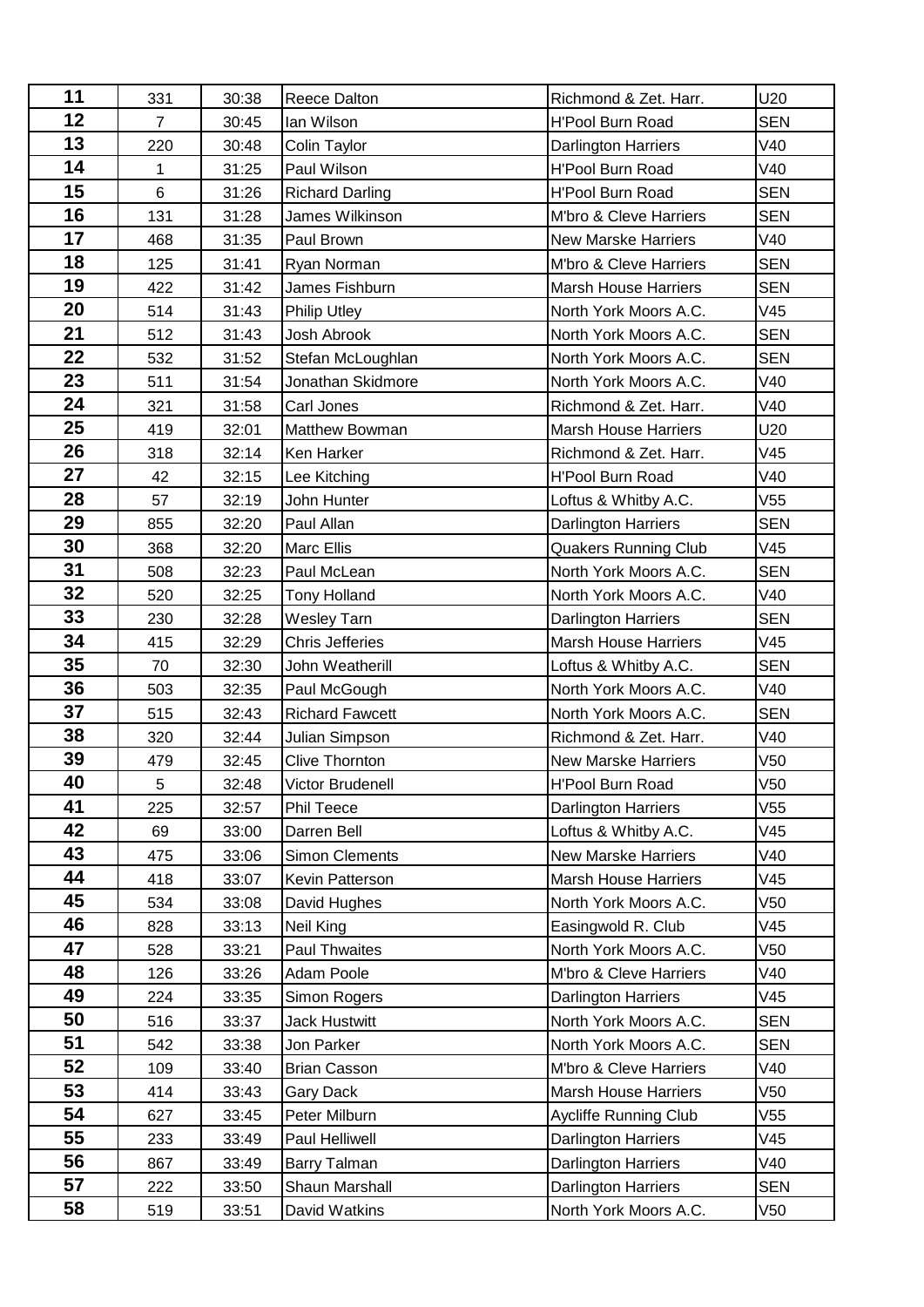| 59  | 103 | 33:53 | Gordon Baird             | M'bro & Cleve Harriers       | V <sub>55</sub> |
|-----|-----|-------|--------------------------|------------------------------|-----------------|
| 60  | 509 | 34:00 | Darren Carroll           | North York Moors A.C.        | <b>SEN</b>      |
| 61  | 427 | 34:01 | <b>Andy Davies</b>       | <b>Marsh House Harriers</b>  | <b>SEN</b>      |
| 62  | 726 | 34:02 | Thomas Day               | Stockton Striders A.C.       | <b>SEN</b>      |
| 63  | 110 | 34:02 | Paul Chow                | M'bro & Cleve Harriers       | V40             |
| 64  | 426 | 34:06 | Andy Love                | <b>Marsh House Harriers</b>  | <b>SEN</b>      |
| 65  | 219 | 34:08 | <b>Jeff Miller</b>       | <b>Darlington Harriers</b>   | V50             |
| 66  | 654 | 34:09 | <b>Tom Nixon</b>         | Darlington Tri Club          | <b>SEN</b>      |
| 67  | 416 | 34:10 | Stephen Roe              | <b>Marsh House Harriers</b>  | <b>SEN</b>      |
| 68  | 868 | 34:20 | Paul Cook                | Darlington Harriers          | V40             |
| 69  | 421 | 34:33 | Dave Mulholland          | <b>Marsh House Harriers</b>  | <b>SEN</b>      |
| 70  | 16  | 34:36 | Leigh Owbridge           | H'Pool Burn Road             | V45             |
| 71  | 829 | 34:37 | Stephen Loseby           | Easingwold R. Club           | V50             |
| 72  | 860 | 34:40 | Peter Armstrong          | Darlington Harriers          | <b>SEN</b>      |
| 73  | 248 | 34:45 | Steven Wilkinson         | Darlington Harriers          | V45             |
| 74  | 237 | 34:48 | David McKenna            | Darlington Harriers          | V45             |
| 75  | 250 | 34:49 | David Tomlinson          | <b>Darlington Harriers</b>   | V45             |
| 76  | 319 | 35:04 | Steve Middleton          | Richmond & Zet. Harr.        | V40             |
| 77  | 510 | 35:05 | Lee Morgan               | North York Moors A.C.        | V40             |
| 78  | 527 | 35:12 | Nick Smith               | North York Moors A.C.        | V45             |
| 79  | 537 | 35:18 | Joe Blackett             | North York Moors A.C.        | V50             |
| 80  | 731 | 35:22 | Michael Burke            | Stockton Striders A.C.       | <b>SEN</b>      |
| 81  | 513 | 35:24 | <b>Brian Laverick</b>    | North York Moors A.C.        | V55             |
| 82  | 242 | 35:27 | Tom Leighton             | <b>Darlington Harriers</b>   | <b>SEN</b>      |
| 83  | 114 | 35:29 | Paul Garrens             | M'bro & Cleve Harriers       | V40             |
| 84  | 31  | 35:33 | <b>John Davis</b>        | <b>H'Pool Burn Road</b>      | V40             |
| 85  | 105 | 35:37 | Nigel Barnbrook          | M'bro & Cleve Harriers       | V55             |
| 86  | 538 | 35:38 | Darren Clements          | North York Moors A.C.        | <b>SEN</b>      |
| 87  | 740 | 35:45 | Paul Johnson             | Stockton Striders A.C.       | V45             |
| 88  | 629 | 35:47 | <b>Richard Campbell</b>  | <b>Aycliffe Running Club</b> | SEN             |
| 89  | 460 | 35:57 | Simon Welch              | <b>New Marske Harriers</b>   | V40             |
| 90  | 3   | 35:59 | Graham Jones             | <b>H'Pool Burn Road</b>      | V45             |
| 91  | 111 | 36:03 | <b>James Cronesberry</b> | M'bro & Cleve Harriers       | <b>SEN</b>      |
| 92  | 68  | 36:13 | Tom Herbert              | Loftus & Whitby A.C.         | V40             |
| 93  | 260 | 36:16 | <b>Walter Busutti</b>    | Thirsk & Sowerby Harr.       | V55             |
| 94  | 544 | 36:23 | <b>Nick Simmons</b>      | North York Moors A.C.        | V40             |
| 95  | 19  | 36:25 | <b>Richard Hambly</b>    | <b>H'Pool Burn Road</b>      | V50             |
| 96  | 732 | 36:26 | Jonathon Archer          | Stockton Striders A.C.       | V40             |
| 97  | 121 | 36:26 | Danny Lim                | M'bro & Cleve Harriers       | <b>SEN</b>      |
| 98  | 370 | 36:30 | Rob Dent                 | <b>Quakers Running Club</b>  | <b>SEN</b>      |
| 99  | 112 | 36:33 | Mark Evans               | M'bro & Cleve Harriers       | V50             |
| 100 | 205 | 36:36 | Kevin Wilson             | Darlington Harriers          | V45             |
| 101 | 569 | 36:42 | Duncan Smart             | Scarborough A.C.             | V45             |
| 102 | 728 | 36:42 | <b>Finlay Pennington</b> | Stockton Striders A.C.       | <b>SEN</b>      |
| 103 | 831 | 36:52 | Colin Fletcher           | Easingwold R. Club           | V55             |
| 104 | 259 | 36:52 | Rob Lickley              | Thirsk & Sowerby Harr.       | V40             |
| 105 | 866 | 36:52 | Karl Hume                | <b>Darlington Harriers</b>   | V45             |
| 106 | 856 | 36:53 | Michael Sangster         | Darlington Harriers          | V40             |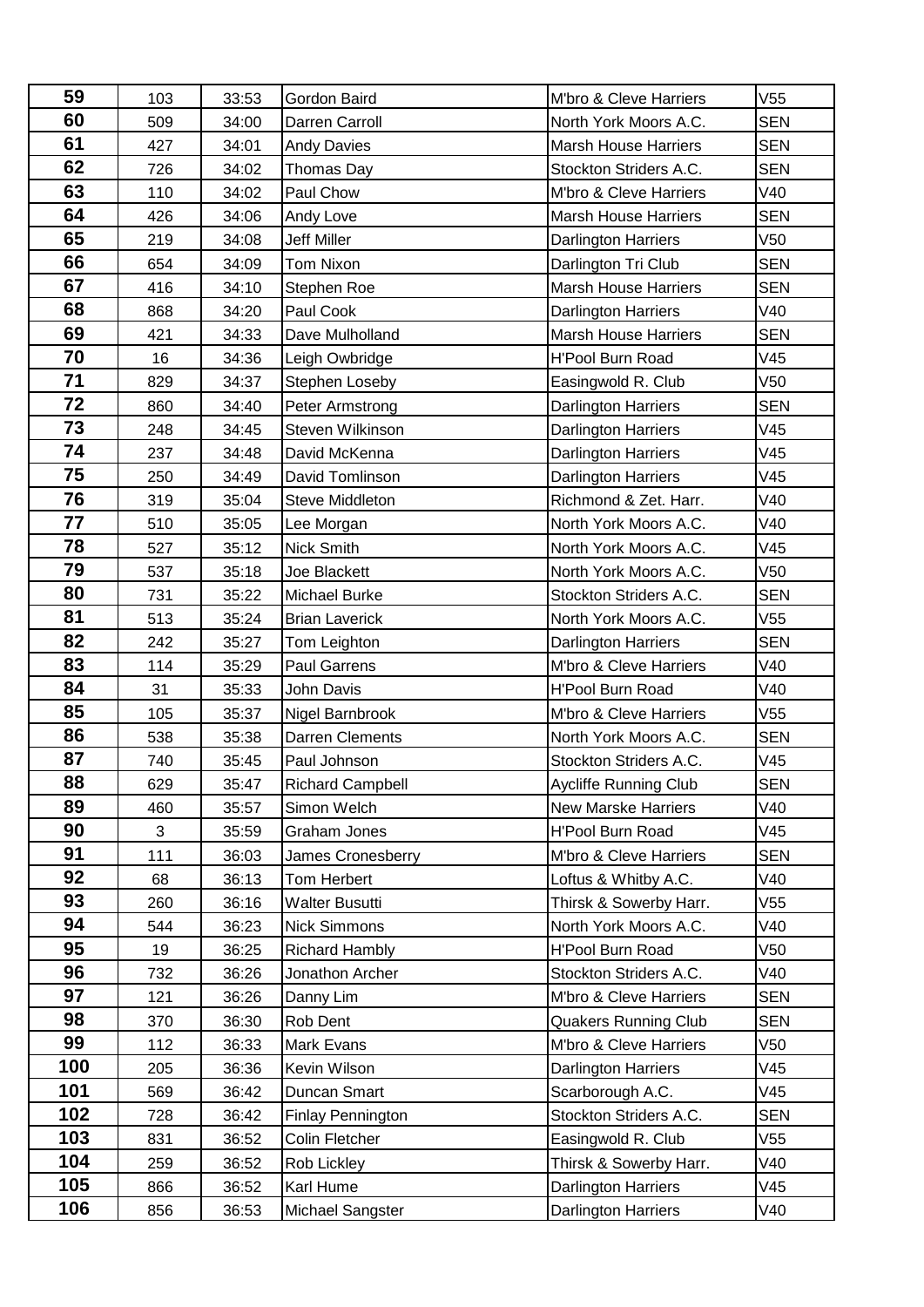| 107 | 338 | 36:54 | Anthony Jefford           | Richmond & Zet. Harr.       | <b>SEN</b>      |
|-----|-----|-------|---------------------------|-----------------------------|-----------------|
| 108 | 239 | 36:59 | lan Morris                | <b>Darlington Harriers</b>  | V40             |
| 109 | 226 | 37:01 | Andy Campbell-Critchley   | Darlington Harriers         | V45             |
| 110 | 413 | 37:04 | Aaron Dodds               | <b>Marsh House Harriers</b> | U20             |
| 111 | 130 | 37:14 | Paul Wilkin               | M'bro & Cleve Harriers      | V45             |
| 112 | 353 | 37:17 | <b>Adrian Colbourne</b>   | <b>Quakers Running Club</b> | V50             |
| 113 | 733 | 37:21 | Lee Coe                   | Stockton Striders A.C.      | <b>SEN</b>      |
| 114 | 865 | 37:36 | Justin Hindmarch          | <b>Darlington Harriers</b>  | <b>SEN</b>      |
| 115 | 536 | 37:39 | David Ainsley             | North York Moors A.C.       | V45             |
| 116 | 864 | 37:41 | Jamie Baldasera           | Darlington Harriers         | <b>SEN</b>      |
| 117 | 521 | 37:43 | <b>Barry Dunne</b>        | North York Moors A.C.       | V <sub>50</sub> |
| 118 | 11  | 37:55 | James Bate                | <b>H'Pool Burn Road</b>     | V40             |
| 119 | 487 | 38:05 | <b>Andrew Tullock</b>     | <b>New Marske Harriers</b>  | V45             |
| 120 | 116 | 38:06 | <b>Michael Good</b>       | M'bro & Cleve Harriers      | V <sub>50</sub> |
| 121 | 863 | 38:10 | Ronnie Read               | Darlington Harriers         | V55             |
| 122 | 657 | 38:11 | <b>Andrew Smith</b>       | Darlington Tri Club         | V50             |
| 123 | 628 | 38:12 | Richard Holland           | Aycliffe Running Club       | V40             |
| 124 | 556 | 38:17 | Ian Nicholls              | Scarborough A.C.            | V <sub>50</sub> |
| 125 | 234 | 38:18 | Graham Bell               | Darlington Harriers         | V60             |
| 126 | 235 | 38:19 | Andrew Harrison           | Darlington Harriers         | <b>SEN</b>      |
| 127 | 20  | 38:39 | <b>Bill Hornby</b>        | H'Pool Burn Road            | V45             |
| 128 | 522 | 39:06 | Paul Bainbridge           | North York Moors A.C.       | V <sub>50</sub> |
| 129 | 543 | 39:13 | Laurence Taylor           | North York Moors A.C.       | V60             |
| 130 | 106 | 39:20 | Keith Bindoff             | M'bro & Cleve Harriers      | V40             |
| 131 | 369 | 39:25 | <b>Steven Snook</b>       | <b>Quakers Running Club</b> | V55             |
| 132 | 478 | 39:28 | John Spraggett            | <b>New Marske Harriers</b>  | V65             |
| 133 | 251 | 39:33 | Martyn Coy                | Thirsk & Sowerby Harr.      | V45             |
| 134 | 659 | 39:34 | Alan McKay                | Darlington Tri Club         | V40             |
| 135 | 374 | 39:37 | Graham Park               | Quakers Running Club        | V50             |
| 136 | 104 | 39:39 | Trevor Baker              | M'bro & Cleve Harriers      | V55             |
| 137 | 366 | 39:48 | David Whittle             | <b>Quakers Running Club</b> | V55             |
| 138 | 735 | 39:48 | Chris Oxley               | Stockton Striders A.C.      | V40             |
| 139 | 539 | 39:51 | Dean Law                  | North York Moors A.C.       | V40             |
| 140 | 243 | 39:56 | Anthony Seaman            | Darlington Harriers         | V45             |
| 141 | 227 | 39:57 | lan Brown                 | Darlington Harriers         | V50             |
| 142 | 702 | 40:00 | <b>Steve Moss</b>         | Teasdale A.C.               | V55             |
| 143 | 117 | 40:07 | Kevin Hudson              | M'bro & Cleve Harriers      | V50             |
| 144 | 37  | 40:08 | Keith Galbraith           | <b>H'Pool Burn Road</b>     | V55             |
| 145 | 335 | 40:21 | Mark Fletcher             | Richmond & Zet. Harr.       | V40             |
| 146 | 862 | 40:23 | Simon Daniels             | Darlington Harriers         | V50             |
| 147 | 551 | 40:29 | Paul Chapman              | Scarborough A.C.            | V45             |
| 148 | 626 | 40:30 | Dave Blewitt              | Aycliffe Running Club       | V50             |
| 149 | 470 | 40:35 | Max Tarrant               | <b>New Marske Harriers</b>  | V55             |
| 150 | 21  | 40:38 | <b>Bradley O'Donoghue</b> | <b>H'Pool Burn Road</b>     | U20             |
| 151 | 459 | 40:44 | Martin Gunn               | <b>New Marske Harriers</b>  | V40             |
| 152 | 540 | 40:44 | <b>Neil Brooks</b>        | North York Moors A.C.       | V40             |
| 153 | 658 | 40:45 | <b>Michael Butler</b>     | Darlington Tri Club         | <b>SEN</b>      |
| 154 | 653 | 40:53 | Darren Chapman            | Darlington Tri Club         | V50             |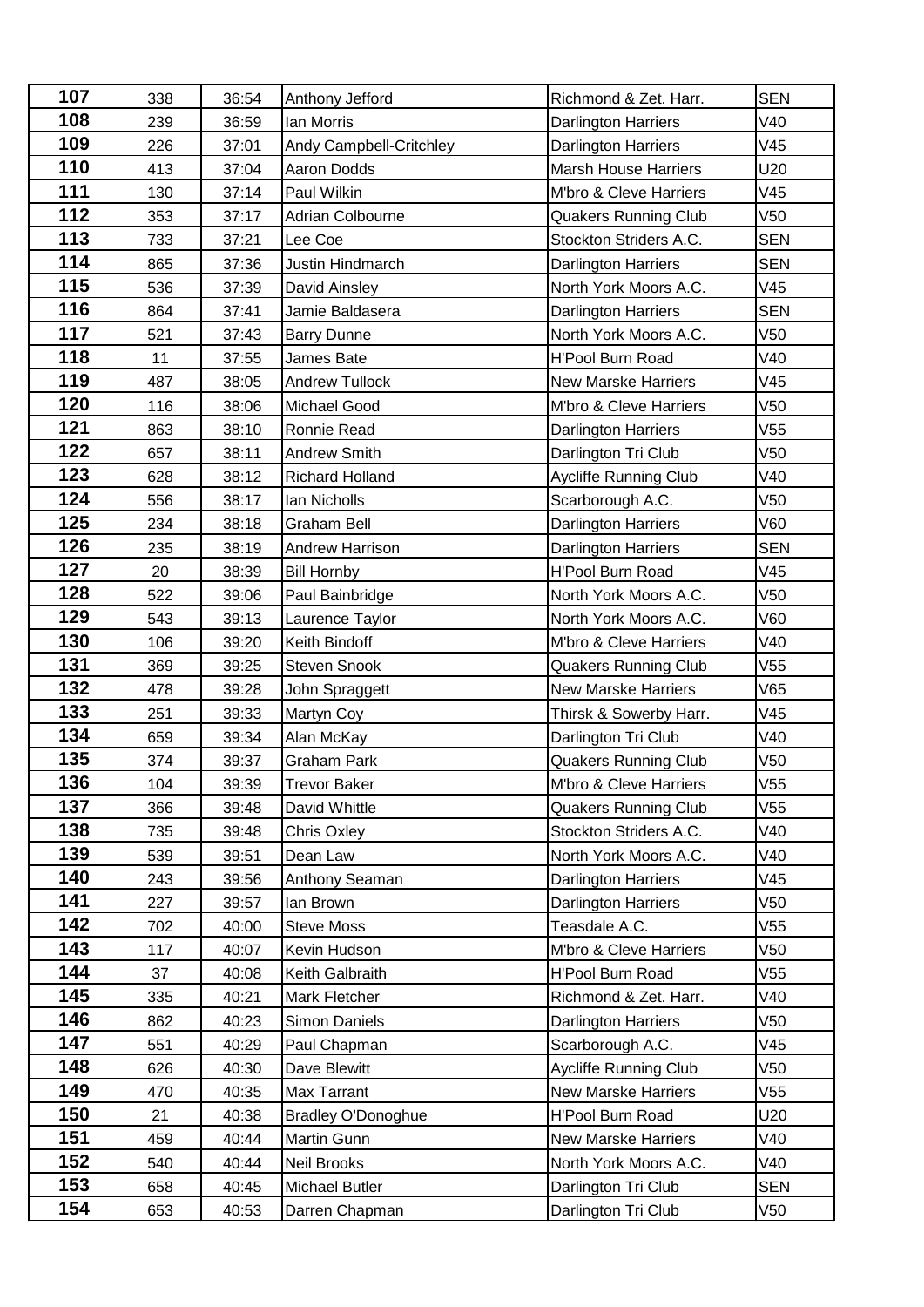| 155                 | 851            | 41:03        | David Aiken                  | <b>Darlington Harriers</b>   | <b>SEN</b> |
|---------------------|----------------|--------------|------------------------------|------------------------------|------------|
| 156                 | 371            | 41:04        | Paul Pomfret                 | <b>Quakers Running Club</b>  | <b>SEN</b> |
| 157                 | 826            | 41:20        | Stefan Wytwyckyj             | Easingwold R. Club           | <b>SEN</b> |
| 158                 | 18             | 41:36        | <b>Andrew Bate</b>           | H'Pool Burn Road             | V40        |
| 159                 | 737            | 41:39        | David Horton                 | Stockton Striders A.C.       | V60        |
| 160                 | 738            | 41:39        | Ben Robinson                 | Stockton Striders A.C.       | V50        |
| 161                 | 631            | 41:49        | Rob Nicholson                | <b>Aycliffe Running Club</b> | V60        |
| 162                 | 830            | 41:52        | Kevin Johnson                | Easingwold R. Club           | V50        |
| 163                 | 832            | 42:01        | Jonathon Harris-Douglas      | Easingwold R. Club           | V50        |
| 164                 | 541            | 42:11        | <b>Mark Edwards</b>          | North York Moors A.C.        | V60        |
| 165                 | 727            | 42:22        | Shaun Fletcher               | Stockton Striders A.C.       | V45        |
| 166                 | 12             | 43:04        | Nigel Shaw                   | H'Pool Burn Road             | V55        |
| 167                 | 676            | 43:08        | <b>Phillip Noble</b>         | <b>Redcar Running Club</b>   | <b>SEN</b> |
| 168                 | 231            | 43:08        | <b>Wesley Atkins</b>         | <b>Darlington Harriers</b>   | <b>SEN</b> |
| 169                 | 424            | 43:36        | Shaun Fraser                 | <b>Marsh House Harriers</b>  | V50        |
| 170                 | 15             | 43:40        | <b>Graeme Surtees</b>        | H'Pool Burn Road             | V55        |
| 171                 | 633            | 44:02        | Andrew Lumley                | Aycliffe Running Club        | V45        |
| 172                 | 361            | 44:07        | <b>Mark Trowles</b>          | <b>Quakers Running Club</b>  | V40        |
| 173                 | 372            | 44:07        | David Ledgerwood             | <b>Quakers Running Club</b>  | V45        |
| 174                 | 309            | 45:03        | Ryan Greer                   | Richmond & Zet. Harr.        | V40        |
| 175                 | 35             | 45:13        | Peter Johnson                | <b>H'Pool Burn Road</b>      | V60        |
| 176                 | 489            | 45:24        | Mick McGurk                  | <b>New Marske Harriers</b>   | V60        |
| 177                 | 490            | 45:27        | Ronnie Sherwood              | <b>New Marske Harriers</b>   | $V75+$     |
| 178                 | 730            | 45:48        | Lee Hamilton                 | Stockton Striders A.C.       | V40        |
| 179                 | 464            | 45:50        | Malcolm Maher                | <b>New Marske Harriers</b>   | V40        |
| 180                 | 43             | 46:04        | Shaun Sant                   | <b>H'Pool Burn Road</b>      | V40        |
| 181                 | 375            | 46:31        | Ian Hammond                  | <b>Quakers Running Club</b>  | <b>SEN</b> |
| 182                 | 741            | 47:30        | Shakeel Hussain              | Stockton Striders A.C.       | <b>SEN</b> |
| 183                 | 602            | 47:36        | Dave Paver                   | City of York A.C.            | V60        |
|                     |                |              | <b>TEAMS</b>                 |                              |            |
|                     | Pos.           | <b>Score</b> |                              |                              |            |
|                     | 1              | 111          | Richmond & Zet. Harr.        |                              |            |
|                     | $\overline{2}$ | 123          | North York Moors A.C.        |                              |            |
|                     | 3              | 143          | M'bro & Cleve Harriers       |                              |            |
|                     | 4              | 170          | Darlington Harriers          |                              |            |
|                     | 5              | 178          | H'Pool Burn Road             |                              |            |
|                     | 6              | 185          | <b>Marsh House Harriers</b>  |                              |            |
|                     | $\overline{7}$ | 439          | <b>New Marske Harriers</b>   |                              |            |
|                     | 8              | 508          | <b>Quakers Running Club</b>  |                              |            |
|                     | 9              | 540          | Stockton Striders A.C.       |                              |            |
|                     | 10             | 702          | Easingwold R. Club           |                              |            |
|                     | 11             | 745          | <b>Aycliffe Running Club</b> |                              |            |
|                     |                |              | <b>VET MEN OVER 65</b>       |                              |            |
| <b>Finish</b>       | <b>Number</b>  | <b>Time</b>  | <b>Name</b>                  | Club                         | Cat        |
| 1<br>$\overline{2}$ | 472            | 33:58        | <b>Tony Slater</b>           | <b>New Marske Harriers</b>   | V65        |
|                     | 484            | 35:10        | Julian Wilkinson             | <b>New Marske Harriers</b>   | V65        |
|                     |                |              |                              |                              |            |
| 1                   | 134            | 29:54        | Derek Casson                 | M'bro & Cleve Harriers       | V70        |